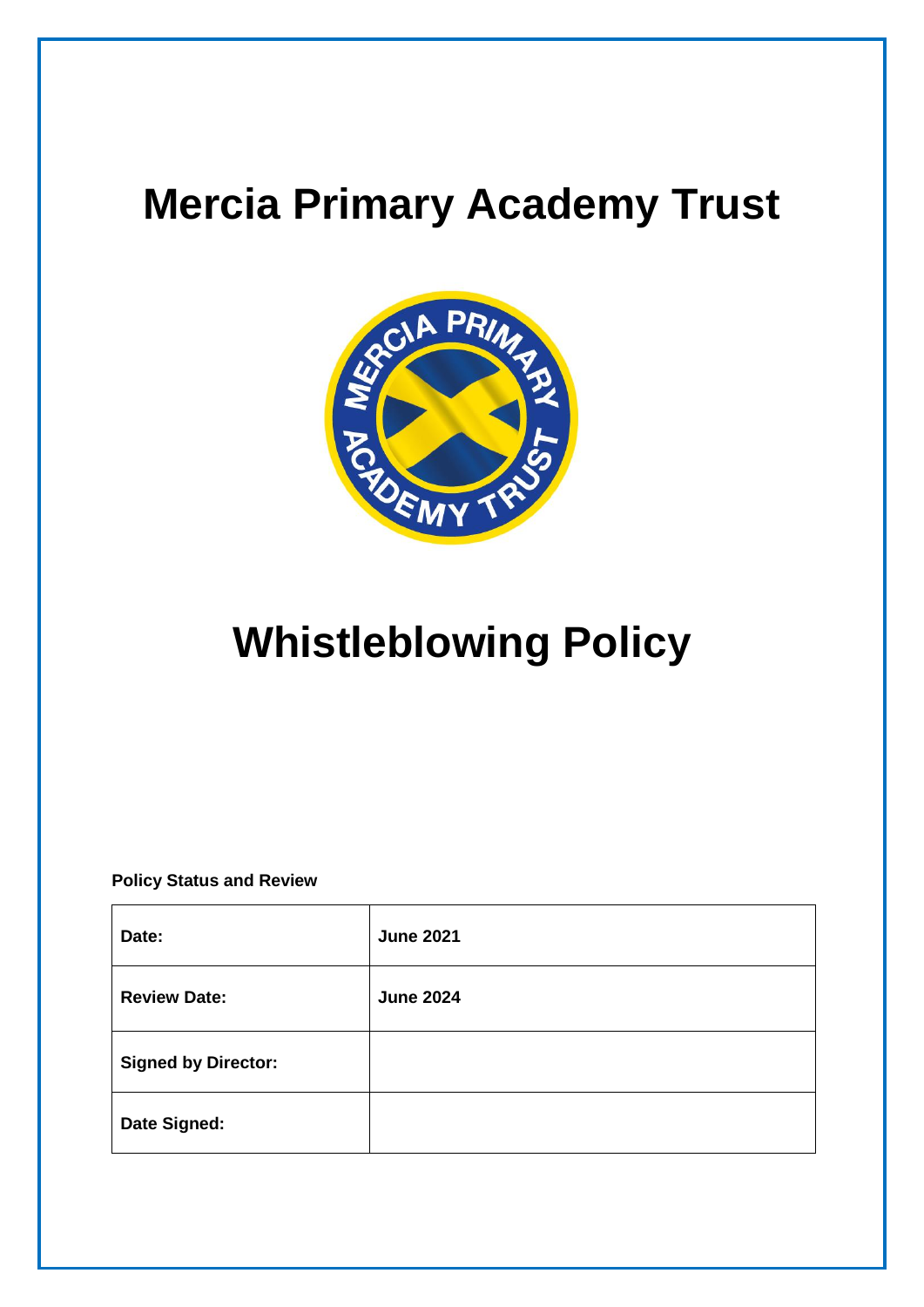# **Legislative Framework**

The Public Interest Disclosure Act 1999 - sets out a framework of protection against victimisation or dismissal for workers who blow the whistle on ("disclosure") criminal behaviour and other specified forms of malpractice.

The Act does not provide a general protection for whistleblowers that applies in all circumstances. It applies to making a 'protected' disclosure in respect of specific types of malpractice, which are:

- criminal behaviour
- failure to comply with a legal obligation
- miscarriage of justice
- endangering someone's health and safety
- damage to the environment
- deliberate concealment of information relating to any of the above

The Act covers internal disclosures to the employer, disclosures to prescribed 'persons' such as regulatory bodies (e.g. for health and safety, the Health and Safety Executive), and wider disclosures, for example to the police and the media.

# **Policy Statement**

Mercia Primary Academy Trust expects employees, and others that we deal with, (such as contractors, agency staff and partners), who have serious concerns about any aspect of the Trust's work to come forward and voice those concerns. If and when they do, provided they act in good faith and follow the laid down procedures, the Trust will do everything it can to ensure that they are not victimised in any way.

The Trust will, at its discretion, consider disclosures that are made anonymously, although such disclosures are inevitably much less powerful. The Trust will also treat every disclosure in confidence, and only reveal the identity of the person making it if absolutely necessary (e.g. if required in connection with legal action).

The Trust will keep people who make disclosures informed about the progress and (subject to legal constraints) outcome of any investigation carried out.

However frivolous, malicious, or allegations made for personal gain, may result in disciplinary action against the person making them.

## **Trade Union**

There are many trade unions working within Staffordshire County Council who can assist with this process. It is recommended that a trade union representative be contacted at the earliest stage so that appropriate advice, guidance and support can be offered to the employee.

## **HR Units**

Insight HR can assist with the interpretation and application of this process. It is recommended that an HR representative be contacted at the earliest stage so that appropriate advice, guidance and support can be offered to both the manager and employee.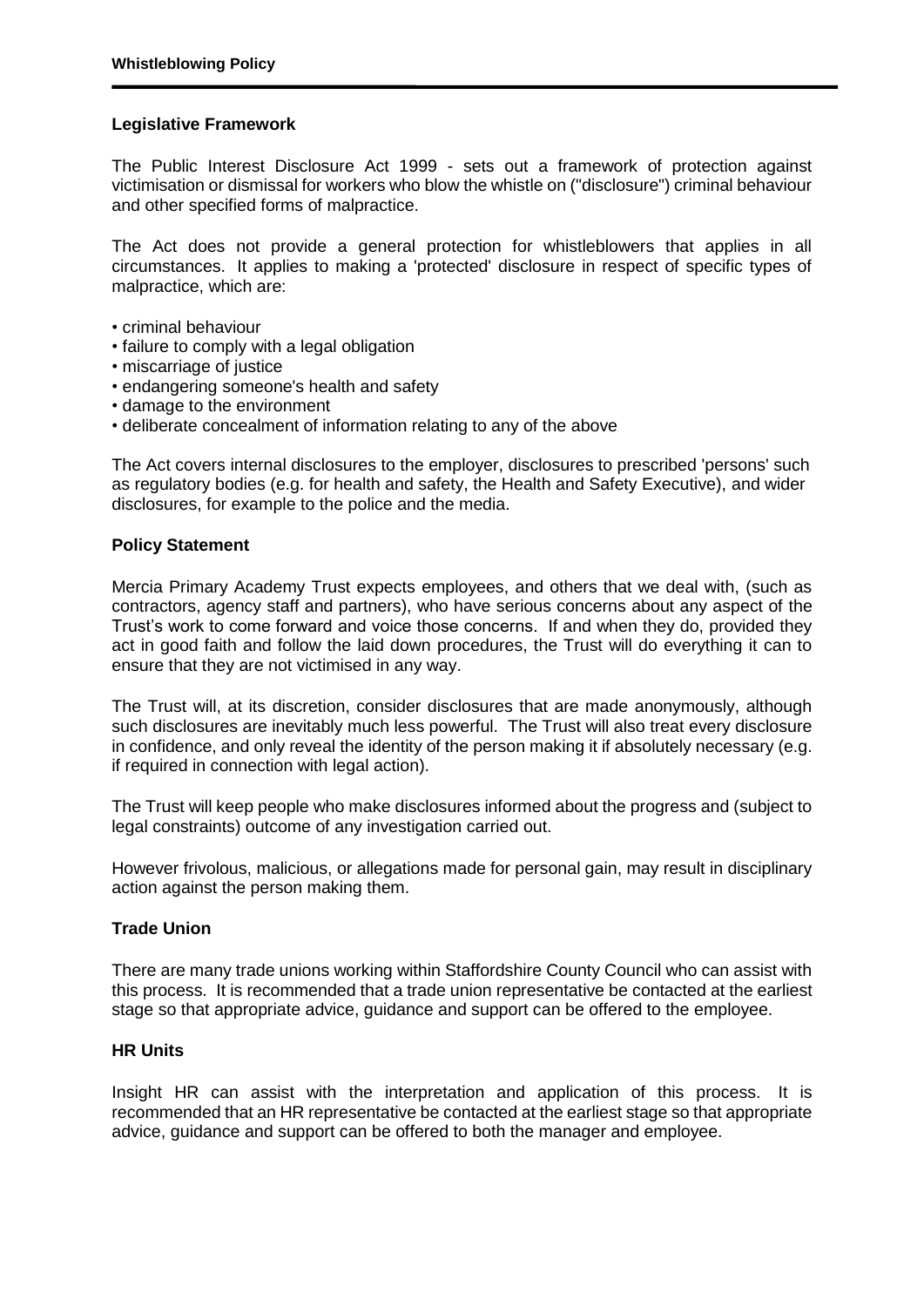# **Guidance On How to Apply the Policy**

# **Making a Protected Disclosure**

To make a 'protected' disclosure the whistleblower has to meet certain conditions.

• Disclosure to the employer will be protected if it is made in good faith and the whistleblower has a reasonable suspicion that the alleged malpractice has occurred, is occurring or is likely to occur.

• Disclosure to a regulatory body will be protected where, in addition, the whistleblower honestly and reasonably believes that the information they provide and any allegation contained in it are substantially true.

- Disclosure to other external bodies will be protected if, in addition, making it is in all respects reasonable. "In all respects reasonable" means, in effect:
- the disclosure is not made for personal gain the whistleblower- reasonably believed that they would be victimised if they raised the matter internally
- $\bullet$  there is no relevant regulatory body-they reasonably-believed that evidence was likely to be concealed or destroyed
- the concern- has already been raised with the employer and/or relevant regulatory body
- the concern is of an "exceptionally serious" nature which in a local government setting could include, say, the alleged abuse of children or vulnerable adults in an authority's care or corruption.

Having taken advice as appropriate, an employee of the Trust, or any other person covered by the Act, who has serious concerns about any aspect of the Trust's work, should in the first instance inform one of the Contact Officers whose details are given in Appendix A.

The initial contact can be by telephone or in writing, and if the latter should be in a sealed envelope addressed to the officer concerned and marked: 'PIDA - Strictly Private and Confidential'. E-mail is not a secure medium and must not be used.

The Contact Officer who has received a disclosure will: (a) acknowledge its receipt, in writing, within 5 working days; (b) seek further information if need be, including by personal interview, at which the individual can be accompanied by an official of their trade union or professional association, or by a fellow employee; (c) when the precise nature of the alleged malpractice is established, refer the disclosure to the Monitoring Officer; (d) in liaison with the Monitoring Officer, keep the individual informed regarding the progress and (subject to legal constraints) outcome of any investigation.

On receipt of a disclosure from a Contact Officer the Monitoring Officer will determine what further action, if any, is needed, which may comprise:

- internal investigation
- report to the Police
- report to external audit
- independent enquiry
- any combination of the above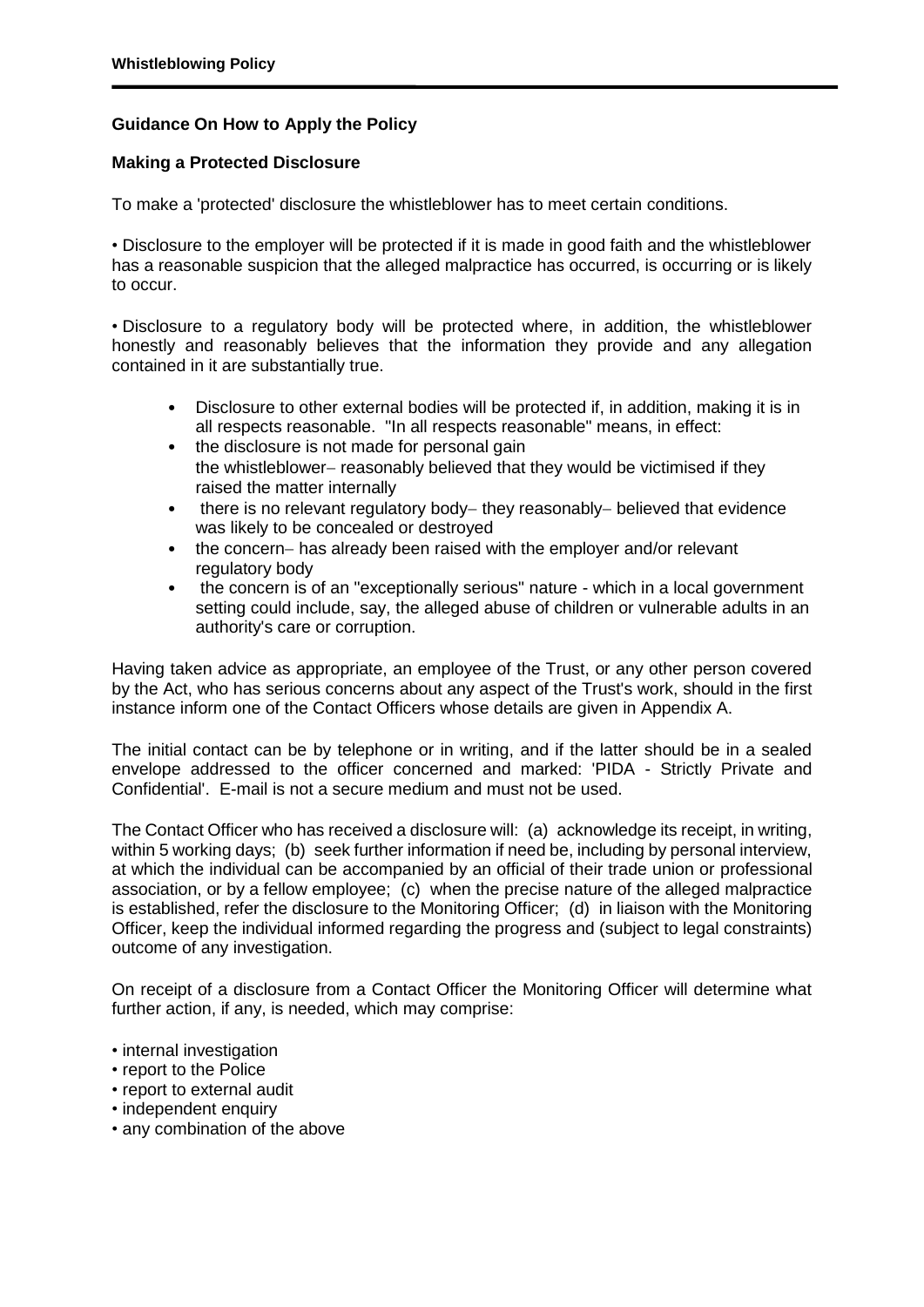The Monitoring Officer will also ensure that the Contact Officer is advised of progress and outcome.

If at the end of the process an employee of the Trust, or any other person covered by the Act, is not satisfied with how a disclosure has been dealt with, they may refer to one of the regulatory bodies/other external agencies whose details are listed in Appendix B. As with the internal disclosure, before referring to one of these bodies the individual should consider: do I honestly and reasonably believe that my concerns are well founded and that any allegations I am about to make are substantially true?

Exceptionally, the Act offers protection in respect of disclosures made to people or bodies not listed in Appendix B but only when, all things considered, it is reasonable to do this and the disclosure is not made for personal gain. In addition, one of the following must apply:

• The matter has been raised already with the employer and/or relevant regulatory body, or • The person reasonably believed that they would be victimised if they raised the matter internally; or

• There is no relevant regulatory body, and they reasonably believed that evidence was likely to be concealed or destroyed; or

• Their concern is of an "exceptionally serious" nature, which is for them to determine.

# **Levels of Authority**

Throughout this policy document, there are many references to Contact Officer. For the purposes of this policy 'Contact Officer' is the person delegated by the Directors to perform the task. The Contact Officers are listed in Appendix A.

## **Other considerations**

The Trust will monitor the application of this policy and, in conjunction with the recognised trade unions, review and revise it as necessary.

## **Accountabilities**

Monitoring Officer - has overall responsibility for the proper application of the policy. The Monitoring Officer is also responsible for deciding, in respect of ALL disclosures, whether there will be a formal investigation, what form it will take and who will carry it out.

Contact Officers – Chair of Local Governing Body Directors to receive disclosures, obtain further information if need be, refer disclosures to the Monitoring Officer, carry out investigations as required, and keep the whistleblower informed regarding the progress and (subject to legal constraints) outcome of any investigation.

## **Further Advice and Information**

This policy document is for general guidance only. *If* you need any further advice on how to apply this policy, please contact your Headteacher.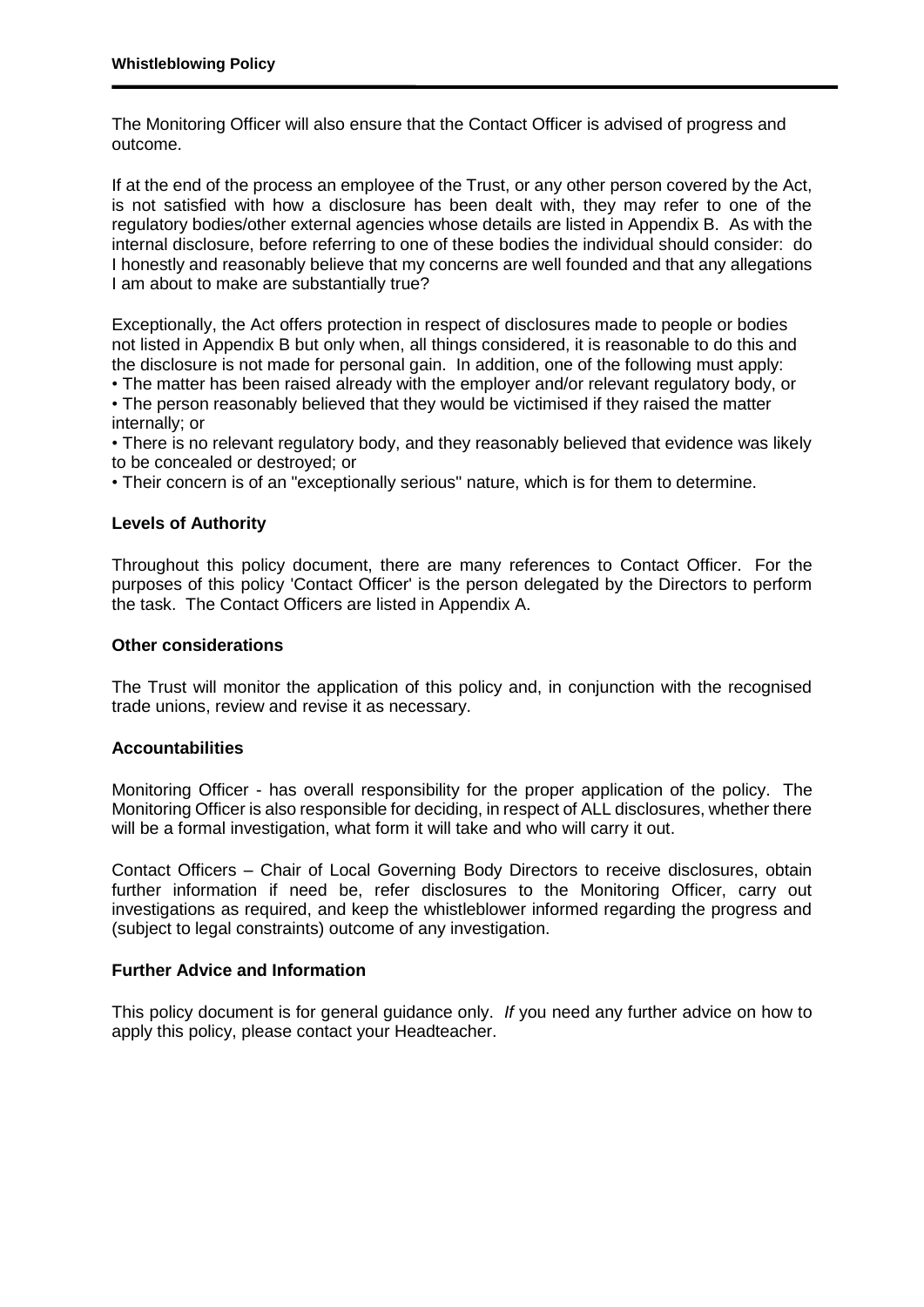Independent advice on 'whistleblowing' can also be obtained from the charity Public Concern at Work and from the Audit Commission. Contact details for these organisations are:

Public Concern at Work The Green House 244-254 Cambridge Heath Road London E2 9DA E-mail: [helpline@pcaw.co.uk](mailto:helpline@pcaw.co.uk)

## **Further information and Advice**

Further background information on this topic is available on the following

**Websites: [www.acas.org.uk](http://www.acas.org.uk/) [www.pcaw.co.uk](http://www.pcaw.co.uk/)**

See also national conditions of service and local agreements before determining or issuing advice.

#### **Other Contacts**

Please note that the Trust takes no responsibility or liability for any material produced by or contained in external sites or for any advice or services given by external organisations. It is the responsibility solely of each person to decide whether or not they use any such material, advice or service.

#### **Standard Documents**

This information can be made available in a range of formats and languages, including Braille and large print. If this would be useful to you or someone you know, please contact your Headteacher.

#### **Public Interest Disclosures**

The Trust acknowledges that anyone who is not satisfied with its response to a disclosure they have made under this policy is entitled in law to disclose elsewhere. Appendix B lists the names and addresses of bodies to whom disclosures can be made, including bodies prescribed by the Government.

## **Mercia Primary Academy Trust Monitoring Officers**

# **Whistle Blowing Procedure**

#### **Directors**

| Vic Van Den Bergh   |  |
|---------------------|--|
| Lisa Colclough      |  |
| <b>Richard Lane</b> |  |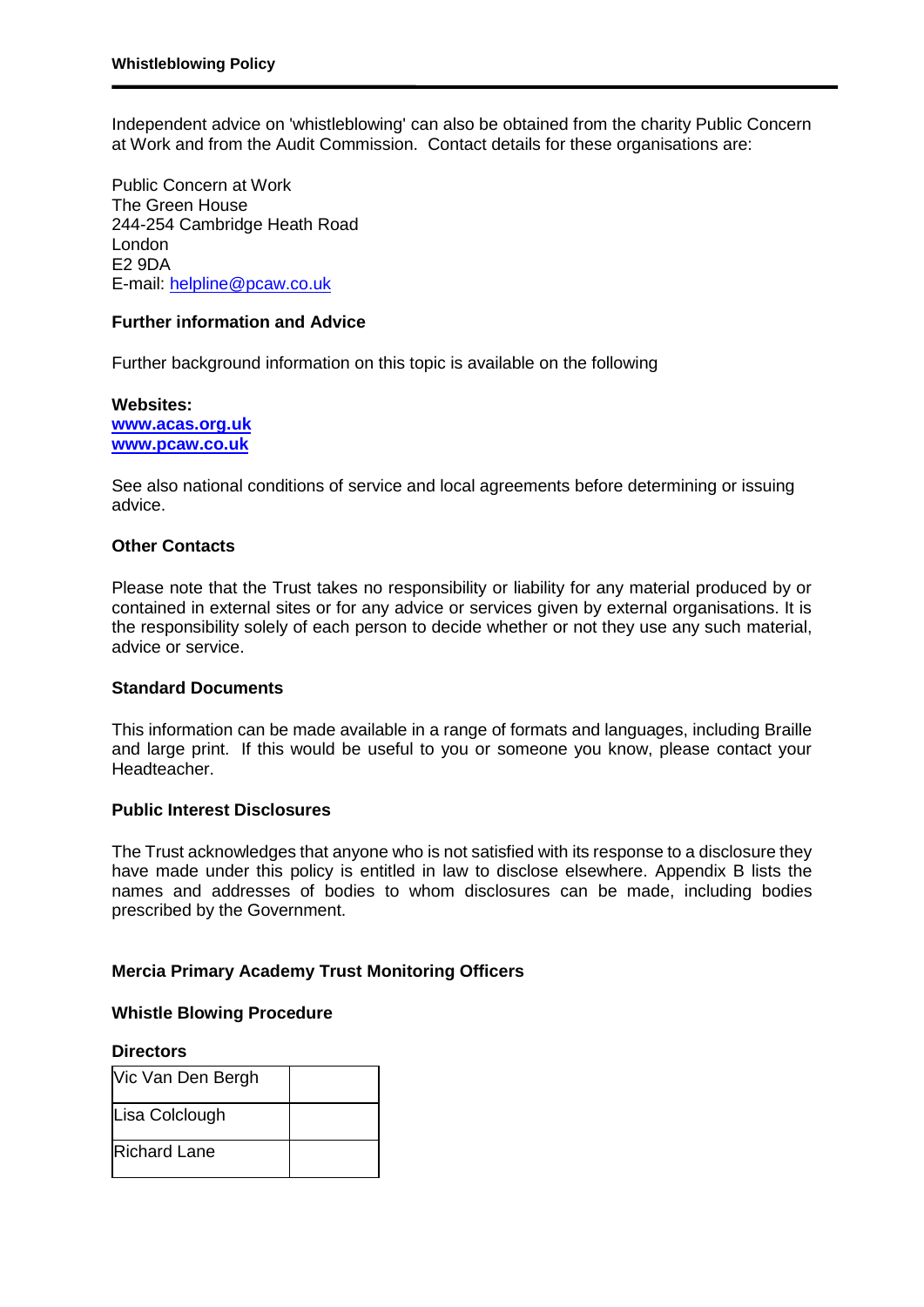| Michelle Haywood      |  |
|-----------------------|--|
| <b>Garry Hirons</b>   |  |
| <b>Allison Taylor</b> |  |
| Alison Dolphin        |  |
| <b>Donna Probert</b>  |  |

# **Mercia Primary Academy Trust Contact Officers**

# **Local Governing Body Chairs**

| Marion Couchman |  |
|-----------------|--|
| Neil Rose       |  |

# **Headteachers**

| <b>Richard Lane</b> |  |
|---------------------|--|
| Neil Probert        |  |

# **External/Prescribed Bodies**

Health & Safety Exec. McLaren Building 2 Masshouse Circus **Queensway** Birmingham B4 7NP Tel: 0121 200 2299

Environment Agency (no local address) Tel: 0845 933 3111 (enquiries) 0800 807060 (to report accidents)

Staffordshire Police HQ Weston Road Stafford ST18 OYY Tel: 0300 123 4455 Inland Revenue Greyfriars House **Greyfriars Stafford** ST 16 2SE Tel: 0300 200 3300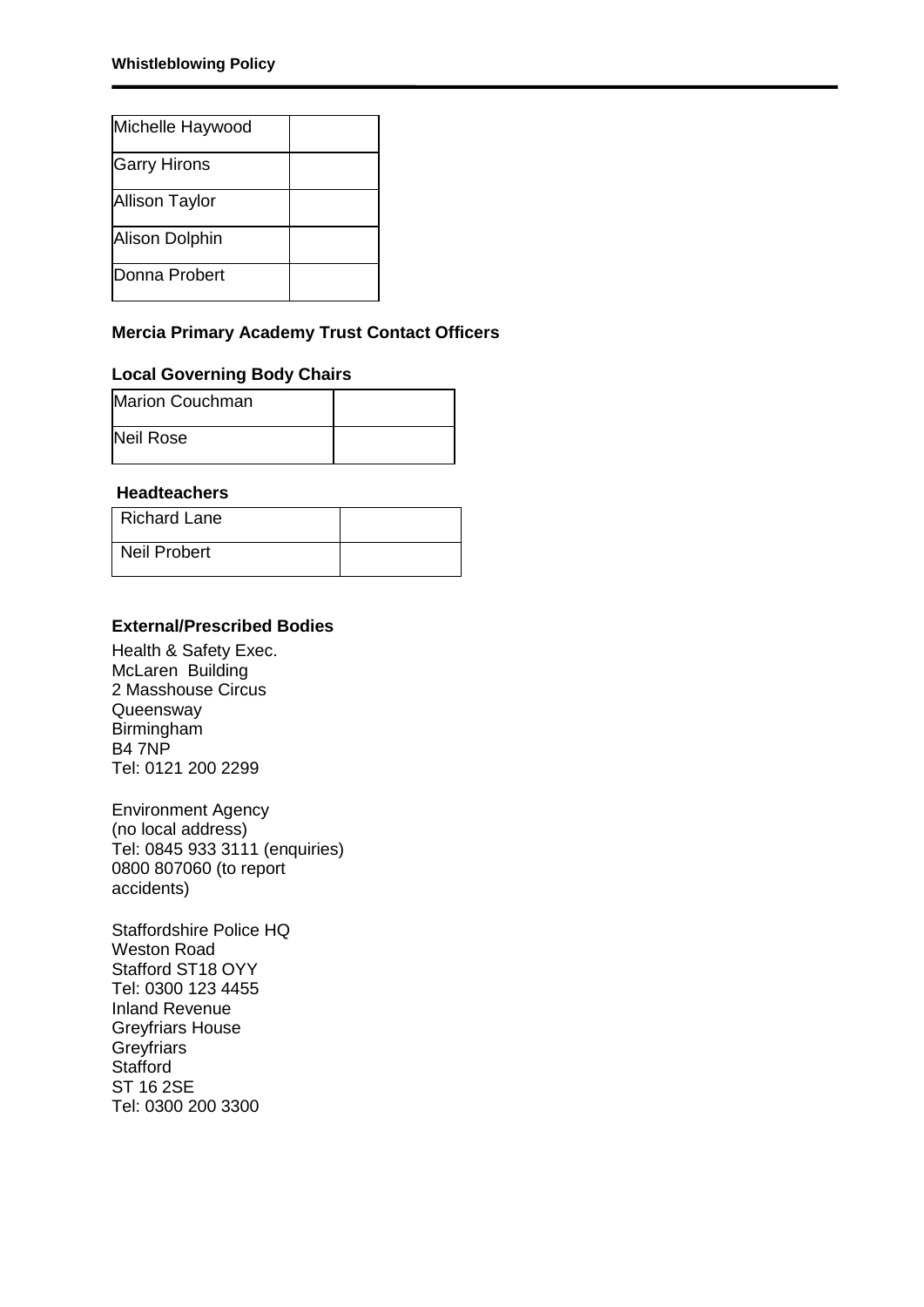Customs & Excise Newcastle under Lyme Business **Centre** Blackburn House Newcastle under Lyme ST5 1UT Tel: 0845 010 9000

Citizens' Advice Bureau Community together CIC Hub Riverdrive **Tamworth** B79 7ND

Data Protection Registrar Local Govt. Ombudsman Pensions Ombudsman 11 Belgrave Road London SW1V 1RB Tel. 0171 834 9144

This information can be made available in a range of formats and languages, including Braille and large print. If this would be useful to you or someone you know, please contact your Directorate HR Unit.

*A signed copy of this document is available from the school office.*

## **Version Control**

| <b>Version</b> | <b>Date</b><br><b>Approved</b> | <b>Changes</b>                                | <b>Reasons for</b><br>alterations & signature |
|----------------|--------------------------------|-----------------------------------------------|-----------------------------------------------|
| 2              | 02.12.2015                     | HR Advisers are Insight HR Limited            |                                               |
|                |                                | Neil Probert added                            |                                               |
|                | 27.06.2018                     | Changes to staff in schools                   |                                               |
|                | 11.12.2019                     | <b>Updated list of Directors</b>              |                                               |
|                | 25.09.2020                     | Amended list of Directors                     |                                               |
| 6              | 12.11.2020                     | Updated address for Public concern at<br>home | Updated contact details<br>closed 2015        |
|                |                                | Removed Audit commission                      | achieved or not found                         |